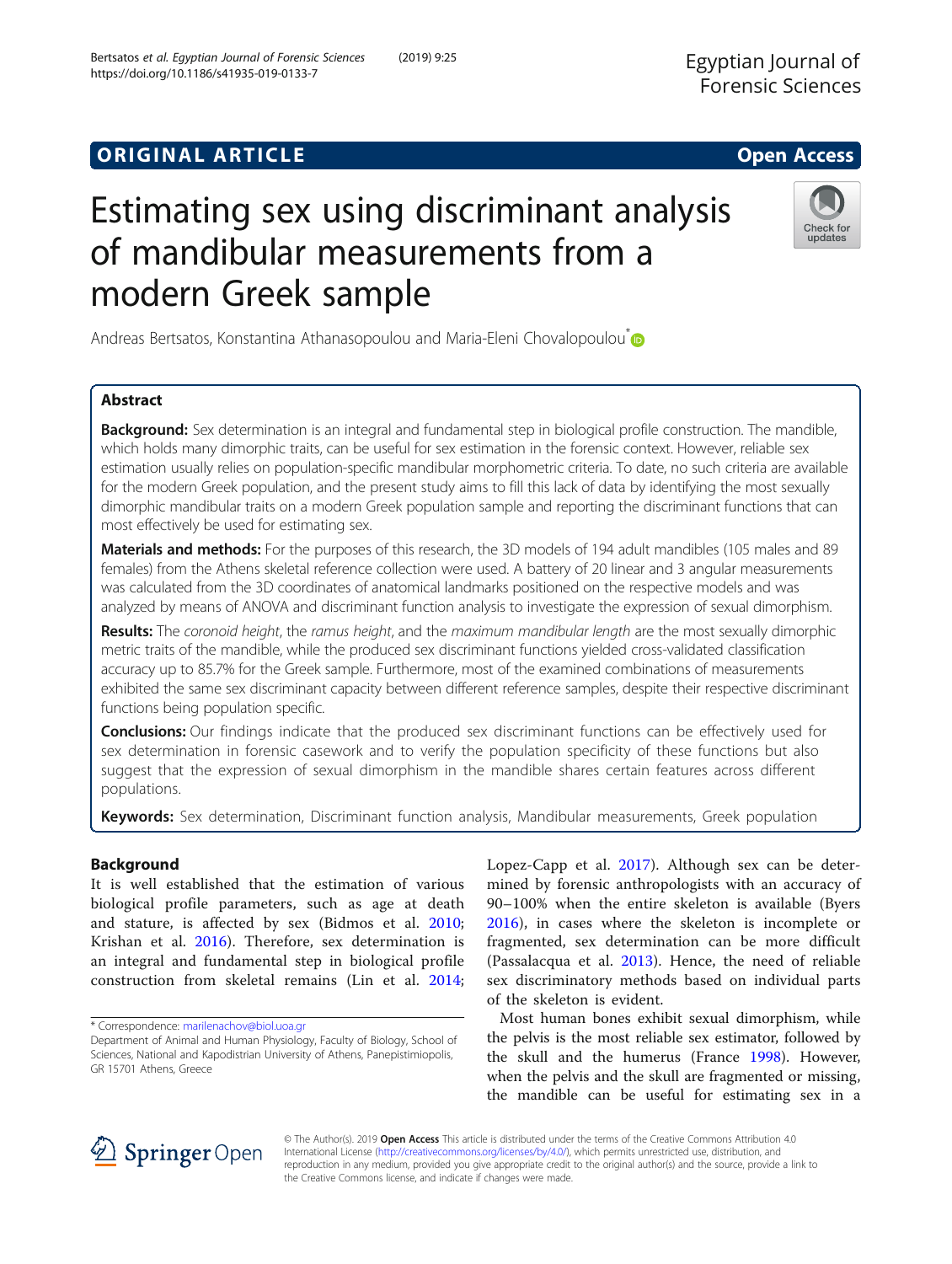forensic context, since it is often well preserved and it holds many dimorphic traits (Franklin et al. [2007;](#page-10-0) Franklin et al. [2008;](#page-10-0) Saini et al. [2011](#page-10-0)). The mandible exhibits sexual dimorphism from an early stage of life (Kano et al. [2015\)](#page-10-0). More specifically, earlier studies have shown that the expression of sexual dimorphism can be detected from as early as 5 months old (Schutkowski [1993](#page-11-0); Loth and Henneberg [2001;](#page-10-0) Scheuer [2002](#page-10-0)). Nevertheless, mandibular sexual dimorphism is reduced during childhood (between the ages of 4 and 14), while it becomes again most prominent during adulthood (Coquerelle et al. [2011\)](#page-10-0). Furthermore, it has been demonstrated that the sex-related morphological characteristics exhibit both inter- and intra-population variability, which is influenced by a range of factors including genetics, nutrition, secular change, growth, and morbidity as well as other general environmental factors (Ubelaker and DeGaglia [2017\)](#page-11-0).

Various sex discriminating morphological and morphometric traits of the mandible have been described in the literature, such as the "mandibular ramus flexure" or the "ramus length," respectively (Hu et al. [2006](#page-10-0); Dong et al. [2015](#page-10-0); Sharma et al. [2016\)](#page-11-0). However, morphometric analyses, as opposed to qualitative sex discriminant methods, are more commonly used due to its inherent objectivity, accuracy, reproducibility, and lower level of inter- and intra-observer errors (Saini et al. [2011](#page-10-0); Carvalho et al. [2013;](#page-10-0) Sharma et al. [2016\)](#page-11-0).

Linear discriminant analysis is a simple-to-implement yet accurate classifier for normally distributed datasets (Dixon and Brereton [2009](#page-10-0)). Hence, it is commonly used in forensic applications for developing sex discriminant functions (Franklin et al. [2005](#page-10-0); Dayal et al. [2008](#page-10-0); Ogawa et al. [2013\)](#page-10-0). Over the years, numerous sex discriminant functions based on mandibular measurements have been reported for various populations (Giles [1964;](#page-10-0) Steyn and İşcan [1998](#page-11-0); Franklin et al. [2008](#page-10-0); Saini et al. [2011](#page-10-0); Lin et al. [2014;](#page-10-0) Dong et al. [2015\)](#page-10-0). Nevertheless, the subtlety of metric assessments renders any derived sex discriminant function highly population specific as well as sensitive to secular trends (Dayal et al. [2008](#page-10-0)). Hence, their sex discriminating capacity usually diminishes when applied on samples different from the reference population. To date, no such study has been conducted on a modern Greek population sample and the aim of the present study was to fill this gap by identifying those mandibular morphometric traits that can be most effectively used in sex assessment. Additionally, this study investigated whether and to what extent discriminant functions derived from different population samples produce reliable sex estimation on the modern Greek population sample as a means to identify possible similarities in the expression of sexual dimorphism among diverse population groups. Sex discriminant functions representative for four contemporary populations from South Africa, India, and Korea have been examined to this end.

#### Materials and methods

For the purposes of this research, 194 mandibles of adult Greek individuals were used. The sample consisted of 105 males and 89 females. Only individuals without any evidence of pathological deformation in the mandible and skull were selected. These individuals constitute part of the modern skeletal reference collection, also known as the Athens Collection, which is housed in the Department of Animal and Human Physiology at the National and Kapodistrian University of Athens. For each individual in the collection, sex, age at death, and cause of death as well as place and year of birth are known from death records (Eliopoulos et al. [2007](#page-10-0)). The age at death of these individuals ranges from 19 to 99 years old and their respective years of birth span from 1879 to 1965. Previous work has shown that the Athens collection is a fairly representative reference sample of the twentieth century Greek population (Bertsatos and Chovalopoulou [2017](#page-10-0)).

#### Data acquisition

The mandibles were previously digitized by means of 3D photogrammetry (Photoscan Pro version 1.4, Agisoft LLC, Russia) with a cross-validated model accuracy of 0.2 mm between repetitive digital and caliper-based measurements used for scaling. The ongoing digital documentation of the Athens Collection aims to the preservation of the physical reference collection; hence, the 3D models were utilized in the present study. The three-dimensional coordinates of 16 landmarks (3 midline and 13 bilateral) were extracted from the respective models with MeshLab software (Cignoni et al. [2008](#page-10-0)). All landmarks used in the present study are illustrated in Fig. [1,](#page-2-0) and their selection aimed to most appropriately capture the shape of the mandible but also facilitate comparisons with specific sets of measurements used in the existing literature. Most of the landmark definitions were obtained from Franklin et al. ([2008](#page-10-0)), while mental foramen and lingula mandibulae were defined by Bejdová et al. ([2013](#page-10-0)). The non-standard landmarks *man*dibular tubercle, aMRB, pMRB, and prp were incorporated to facilitate specific measurements. All measurements are listed in Table [1](#page-3-0) along with their definitions. In total, 23 measurements were used in the subsequent analysis, from which three were angular and 11 bilateral linear measurements. Bilateral measurements were calculated for both sides of each mandible.

#### Data analysis

Intra- and inter-observer error was estimated using absolute and relative technical error measurement (ΤΕΜ) as well as reliability coefficient R for each measurement based on a subsample of 20 randomly chosen individuals. The expression of sexual dimorphism was identified by means of ANOVA and univariate linear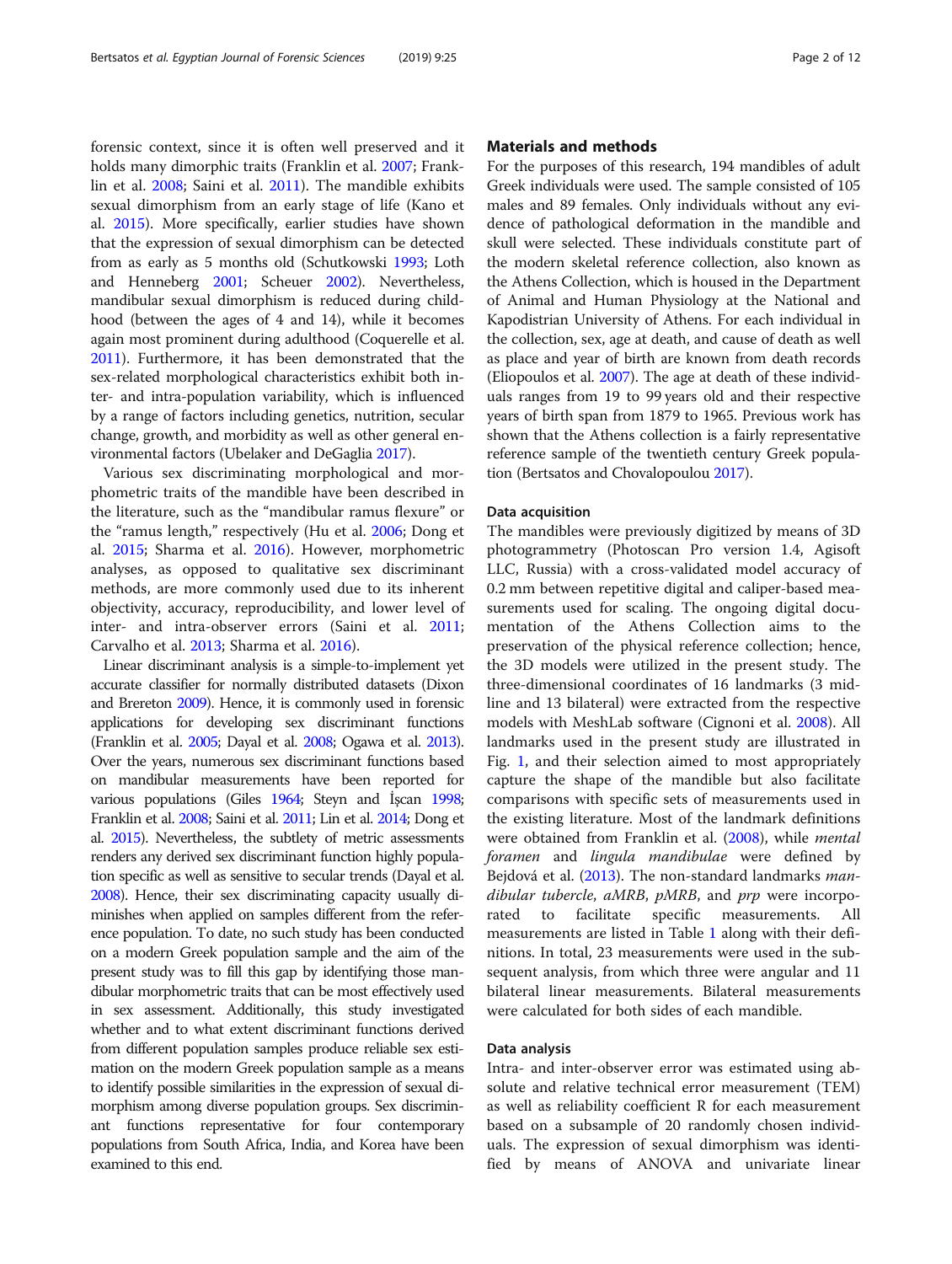<span id="page-2-0"></span>

discriminant analysis on each measurement to identify those that can be most effectively used in sex assessment regarding the Greek population. Subsequently, the measurements with correct cross-validated classification in excess of 75% were analyzed by means of multivariate discriminant function analysis, using both enter and stepwise methods, to identify the combination of metric traits that can be most effectively used in sex assessment.

In order to investigate whether and to what extent the mandible-based sex discriminant functions (DFs) are population specific, previously published DFs (from different population samples) were produced from the Greek population sample for comparing their crossvalidated classification accuracy with that reported on the original population samples. More specifically, the combination of measurements of one DF from a South African Whites population sample (Steyn and İşcan [1998](#page-11-0)), three DFs from a South African Blacks population sample (Franklin et al. [2008](#page-10-0)), two DFs from an Indian

population sample (Saini et al. [2011\)](#page-10-0), two DFs from a Korean population sample (Lin et al. [2014\)](#page-10-0), and one DF from a contemporary Han Chinese population sample (Dong et al. [2015\)](#page-10-0) were used for this comparison. Additionally, the classification accuracy of the previously reported DFs was also tested on the Greek sample as a measure of how their sex discriminant capacity changes when applied on a different sample than the reference population.

The evaluation of intra- and inter-observer error as well as the correct classification accuracy of applying previously published DFs on the Greek population sample were performed with the GNU Octave programming language (Eaton et al. [2016\)](#page-10-0), while ANOVA and discriminant function analysis (DFA) were performed with SPSS (IBM SPSS version 23.0, Armonk, NY).

## Results

Intra- and inter-observer error, by means of absolute technical error measurement (TEM), relative TEM and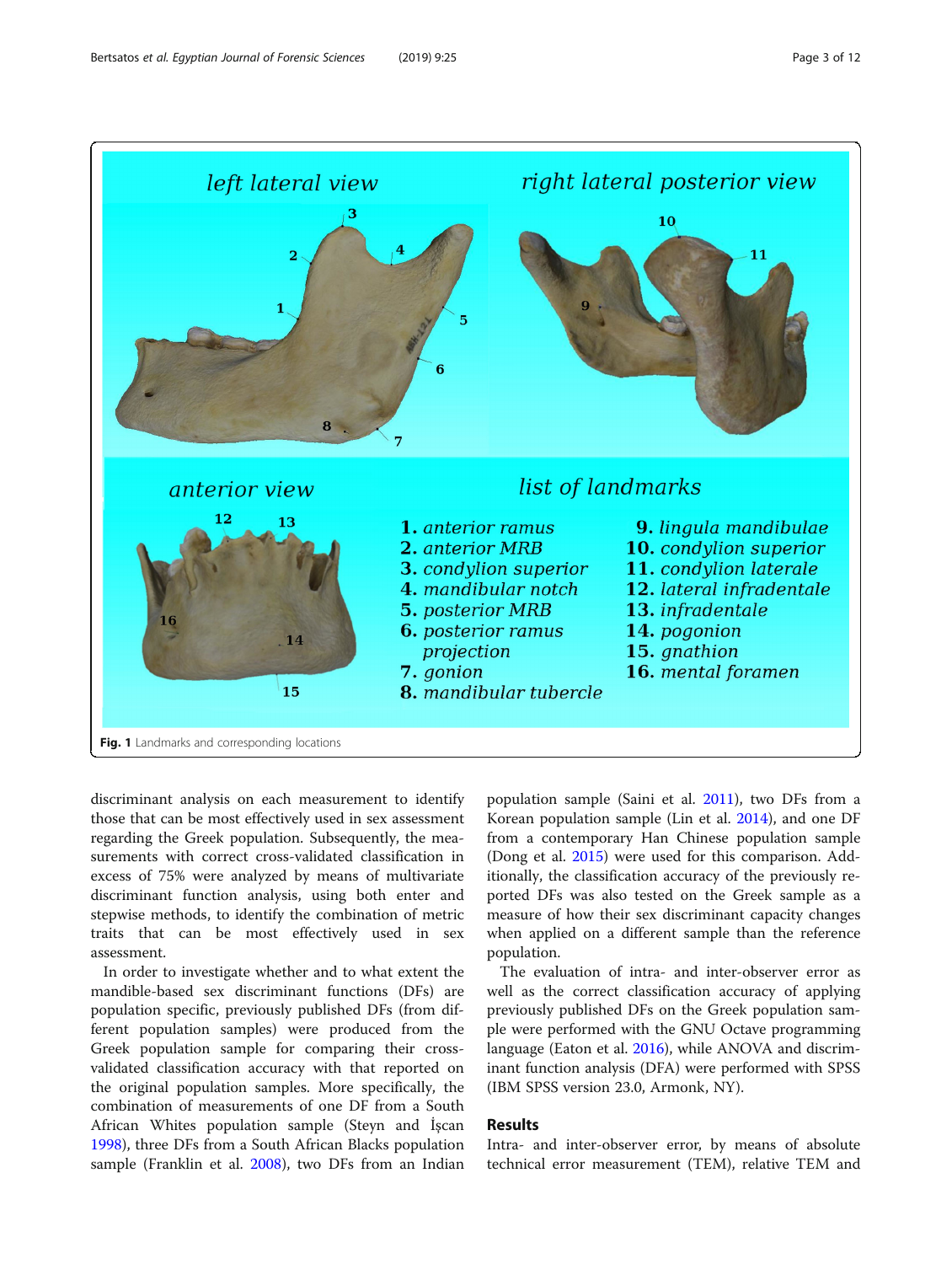| Measurement                               | Abbreviation Definition <sup>a</sup> |                                                                                                                                                                             |
|-------------------------------------------|--------------------------------------|-----------------------------------------------------------------------------------------------------------------------------------------------------------------------------|
| Bi-condylar breadth                       | <b>BicBR</b>                         | The distance between right and left condylion laterale (cdl-cdl)                                                                                                            |
| Bi-gonion breadth                         | BigBR                                | The distance between right and left gonion (go-go)                                                                                                                          |
| Bi-coronoid breadth                       | <b>BicrBR</b>                        | The distance between right and left coronion (co-co)                                                                                                                        |
| Symphysis height                          | SyH                                  | The distance between the gnathion and infradentale (gn-id)                                                                                                                  |
| Bi-mental foramina breadth                | <b>BimfBR</b>                        | The distance between right and left mental foramen (mf-mf)                                                                                                                  |
| Symphysis breadth                         | SyBR                                 | The distance between right and left lateral infradentale (lid-lid)                                                                                                          |
| Bi-lingula breadth                        | <b>BilBR</b>                         | The distance between the lingula mandibulae (Im-Im)                                                                                                                         |
| Mandible breadth                          | <b>MB</b>                            | The distance between right and left anterior ramus (ar-ar)                                                                                                                  |
| Bi-notch breadth                          | <b>BinBR</b>                         | The distance between right and left mandibular notch (mn-mn)                                                                                                                |
| Angle formed by bilateral<br>gn-go lines  | Agn-go                               | The angle formed by right gonion, gnathion and left gonion (go-gn-go)                                                                                                       |
| Angle formed by bilateral<br>gn-co lines  | Agn-co                               | The angle formed by right coronion, gnathion and left coronion (co-gn-co)                                                                                                   |
| Angle formed by bilateral<br>gn-cdl lines | Agn-cdl                              | The angle formed by right condylion laterale, gnathion and left condylion laterale (cdl-qn-cdl)                                                                             |
| Ramus height <sup>b</sup>                 | <b>RH</b>                            | The distance between the condylion superior and gonion (cs-go)                                                                                                              |
| Maximum ramus heightb                     | <b>MRH</b>                           | The distance between the most superior point on the mandibular condyle to the mandibular tubercle, or<br>most protruding point of the inferior border of the ramus (cs-mtb) |
| Projective height of ramus <sup>b</sup>   | PRH                                  | Projective height of ramus between the highest point of the mandibular capitulum and lower margin of<br>the bone $(cs)$ <sup>c</sup>                                        |
| Coronoid height <sup>b</sup>              | CH                                   | Projective distance between coronion and lower wall of the bone (co) <sup>c</sup>                                                                                           |
| Maximum ramus breadth <sup>b</sup>        | MaxRBR                               | The distance between the most anterior point on the mandibular ramus and a line connecting the most<br>posterior point on the condyle and the angle of jaw (aMRB-pMRB)      |
| Minimum ramus breadth <sup>b</sup>        | MinRBR                               | Smallest anterior-posterior diameter of the ramus (ar-prp)                                                                                                                  |
| Notch length <sup>b</sup>                 | <b>NL</b>                            | The distance between the coronion and condylion superior (co-cs)                                                                                                            |
| Coronion-gonion length <sup>b</sup>       | CGL                                  | The distance between the coronion and gonion (co-go)                                                                                                                        |
| Maximum body length <sup>b</sup>          | MaxBL                                | The distance between the gonion and pogonion (go-pg)                                                                                                                        |
| Body length <sup>b</sup>                  | <b>BL</b>                            | The distance between the gonion and gnathion (go-gn)                                                                                                                        |
| Maximum mandible<br>length <sup>b</sup>   | MaxML                                | The distance between the condylion superior and pogonion (cs-pg)                                                                                                            |

<span id="page-3-0"></span>Table 1 Definitions of the measurements used in this study

a<br>Most of landmarks definitions were obtained from Franklin et al. ([2008\)](#page-10-0), mental foramen and lingula mandibulae were described in Bejdová et al. ([2013](#page-10-0)), while mandibular tubercle and non-standard landmarks  $aMRB$ ,  $pMRB$ , and  $prp$ , are shown in Fig. [1](#page-2-0)

**bBilateral measurements were calculated for both sides of the mandible** 

<sup>C</sup>The projective distance is calculated by the formula  $d = (v \ n)$ , where n is the unit normal of the mandibular base plane calculated by three most inferior points of the mandibular body and v is a vector from any of these points to the landmark whose projective distance is being calculated

R coefficient, are presented in Table [2](#page-4-0). Regarding the intra-observer error, absolute TEMs ranged within 0.16–0.43 mm, while the values of the relative TEM ranged within 0.27–1.36%. Our findings showed that the most precise measurement was BicBR and the least precise one was SyH. The corresponding ranges concerning the inter-observer error were 0.28–0.84 mm and 0.46–2.77%, respectively. According to the results, the most consistent measurement was MaxML (left side) while MinRBR (right side) provided the lowest consistency. R coefficients showed good reliability ( $R > 0.95$ ) for almost all measurements with the exception of six measurements (Agn–cdl, BilBR, SyBR, left-side NL, left- and right-side MinRBR), whose *R* values ranged from 0.909 to 0.948.

Descriptive statistics for each measurement variable are presented in Table [3,](#page-5-0) whereas Table [4](#page-6-0) lists the respective results of ANOVA and linear discriminant analysis. Males exhibit higher mean values in all linear measurements over females and lower mean values in angular measurements with the sole exception of the angle Agn–go. The univariate linear discriminant analysis revealed that only five metric traits exhibited a crossvalidated correct classification percentage over 75%. These traits concerned the right-side measurements, RH, MRH, CH, CGL and MaxML, which were subsequently used in multivariate DFA.

Tables [5](#page-7-0) and [6](#page-8-0) summarize the statistics of the discriminant function analysis for all the DFs derived from the Greek population sample for the right- and the left-side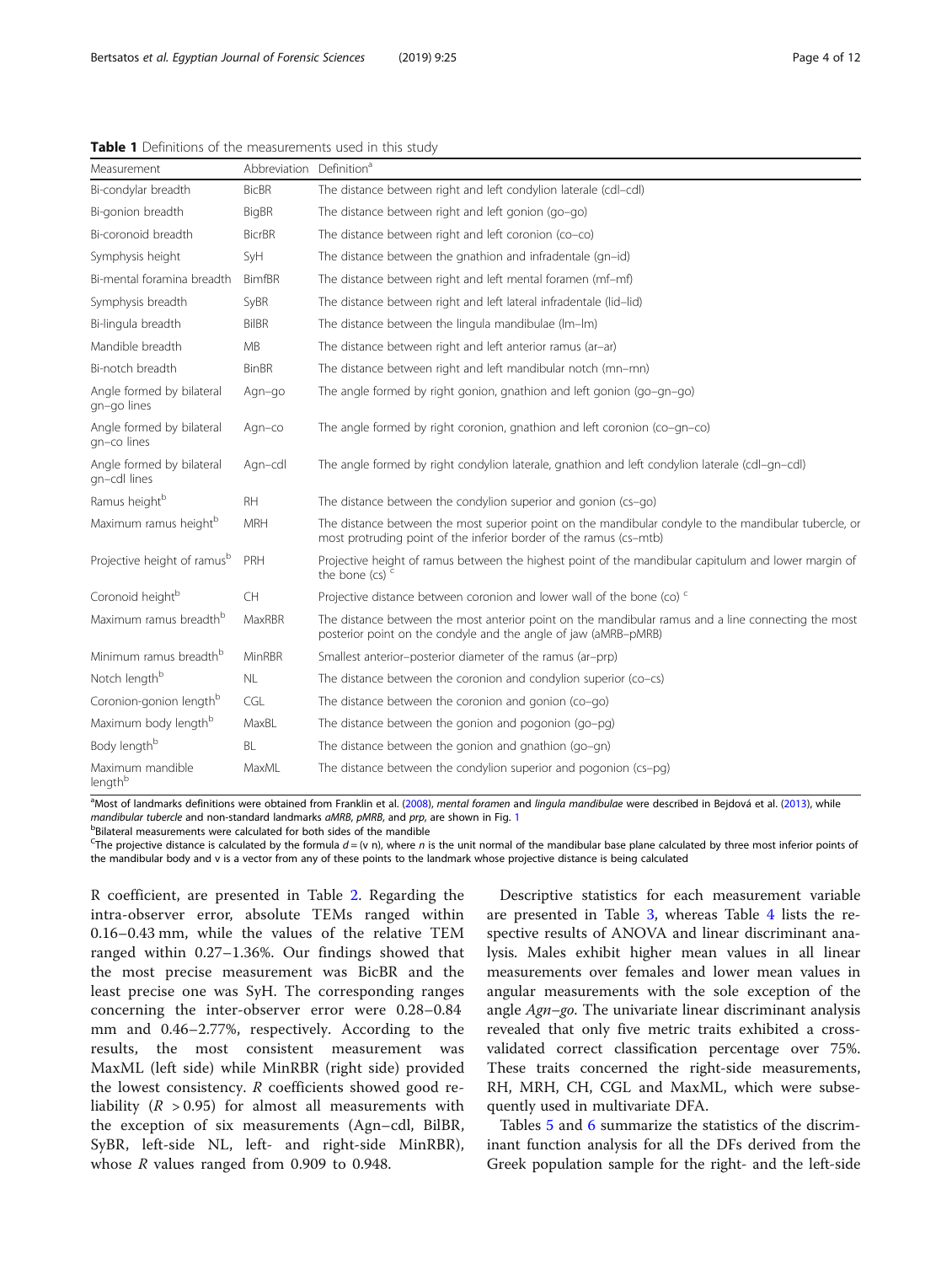<span id="page-4-0"></span>Table 2 Intra- and inter-observer error results

| Measurement    | Intra-observer TEM |          | R     | Inter-observer TEM |          | R     |
|----------------|--------------------|----------|-------|--------------------|----------|-------|
|                | Absolute           | Relative |       | Absolute           | Relative |       |
| <b>BicBR</b>   | 0.32               | 0.27     | 0.996 | 0.61               | 0.52     | 0.987 |
| <b>BigBR</b>   | 0.33               | 0.35     | 0.997 | 0.69               | 0.72     | 0.986 |
| <b>BicrBR</b>  | 0.40               | 0.43     | 0.995 | 0.63               | 0.68     | 0.989 |
| SyH            | 0.39               | 1.36     | 0.982 | 0.58               | 2.03     | 0.963 |
| <b>BimfBR</b>  | 0.30               | 0.67     | 0.991 | 0.56               | 1.26     | 0.971 |
| SyBR           | 0.16               | 0.88     | 0.970 | 0.28               | 1.61     | 0.911 |
| RH-right       | 0.38               | 0.60     | 0.994 | 0.50               | 0.78     | 0.989 |
| MRH-right      | 0.34               | 0.50     | 0.995 | 0.70               | 1.02     | 0.978 |
| PRH-right      | 0.36               | 0.62     | 0.997 | 0.65               | 1.10     | 0.991 |
| CH-right       | 0.37               | 0.56     | 0.997 | 0.49               | 0.75     | 0.995 |
| MaxRBR-right   | 0.35               | 0.82     | 0.989 | 0.66               | 1.55     | 0.967 |
| MinRBR-right   | 0.28               | 0.91     | 0.991 | 0.84               | 2.77     | 0.929 |
| NL-right       | 0.26               | 0.74     | 0.994 | 0.54               | 1.50     | 0.974 |
| CGL-right      | 0.39               | 0.63     | 0.997 | 0.61               | 0.99     | 0.992 |
| MaxBL-right    | 0.24               | 0.30     | 0.997 | 0.57               | 0.71     | 0.983 |
| BL-right       | 0.31               | 0.40     | 0.995 | 0.62               | 0.79     | 0.981 |
| MaxML-right    | 0.35               | 0.30     | 0.989 | 0.58               | 0.49     | 0.970 |
| RH-left        | 0.38               | 0.61     | 0.993 | 0.70               | 1.13     | 0.976 |
| MRH-left       | 0.25               | 0.37     | 0.998 | 0.37               | 0.55     | 0.996 |
| PRH-left       | 0.28               | 0.50     | 0.999 | 0.49               | 0.85     | 0.996 |
| CH-left        | 0.43               | 0.66     | 0.996 | 0.65               | 0.99     | 0.990 |
| MaxRBR-left    | 0.31               | 0.72     | 0.991 | 0.68               | 1.61     | 0.955 |
| MinRBR-left    | 0.39               | 1.25     | 0.963 | 0.61               | 1.97     | 0.909 |
| NL-left        | 0.35               | 1.03     | 0.988 | 0.75               | 2.18     | 0.943 |
| CGL-left       | 0.33               | 0.54     | 0.998 | 0.77               | 1.27     | 0.987 |
| MaxBL-left     | 0.32               | 0.39     | 0.996 | 0.71               | 0.87     | 0.979 |
| <b>BL-left</b> | 0.27               | 0.34     | 0.997 | 0.61               | 0.76     | 0.985 |
| MaxML-left     | 0.34               | 0.29     | 0.988 | 0.54               | 0.46     | 0.972 |
| <b>BilBR</b>   | 0.34               | 0.43     | 0.988 | 0.70               | 0.89     | 0.946 |
| МB             | 0.31               | 0.37     | 0.991 | 0.59               | 0.70     | 0.969 |
| <b>BinBR</b>   | 0.35               | 0.37     | 0.993 | 0.62               | 0.66     | 0.979 |
| Agn-go         | 0.31               | 0.41     | 0.994 | 0.57               | 0.76     | 0.979 |
| Agn–co         | 0.36               | 0.63     | 0.980 | 0.57               | 1.00     | 0.954 |
| Agn-cdl        | 0.39               | 0.65     | 0.982 | 0.66               | 1.10     | 0.948 |

measurements, respectively. The first nine DFs in each table concern the corresponding functions based on previously published works, whereas the latter concern the statistically permissible DFs produced by enter and stepwise methods with the most sexually dimorphic measurements found on the Greek population sample. Although no statistically significant differences were observed between the measurements of the right and left side, the corresponding equations based on the left-side measurements were produced in order to detect any

differences in classification accuracy, but also for comparative consistency with previously published research.

The cross-validated classification accuracy of the examined DFs ranged from 77.1 to 85.7% with Function 7 (based on MRH and MinRBR measurements) exhibiting the lowest accuracy for both the left- and the right-side measurements and Function 4 (based on BigBR, CGL, MaxBL, and MaxML measurements) exhibiting the highest. Regarding the DFs produced by combining the most sexually dimorphic measurements from the Greek population sample, their accuracy was consistently over 82%. The DFs based on the right-side measurements exhibited slightly better overall performance, although Function 15 yielded the best classification score (84.3%) on the left-side measurements. Regarding the nine DFs produced from our sample, which correspond to previously published functions, in most of the cases, the equations based on the right-side measurements outperform their left-side counterparts. The only exceptions concern the Functions 5 and 7, which showed negligible improvement on the left side.

Table [7](#page-9-0) summarizes the classification accuracy of the application of the previously reported DFs on the Greek sample. As expected, their discriminant capacity is reduced as compared to the classification accuracy of the respective DFs derived from the Greek sample. More specifically, the accuracy ranged from 63.78 to 83.84% when applied on the left-side measurements and from 68.11% to 83.84% when the right-side measurements were used. The highest sex discriminant capacity was observed with Function 3, which incorporated nine variables and reached 83.84% correct classification for both sides. The lowest correct classification accuracy was exhibited by Function 1, which correctly classified 63.79% and 68.11% of the Greek sample, when using the leftand the right-side measurements, respectively. Finally, it should be noted that the DF reported by Dong et al. ([2015\)](#page-10-0) could not be applied on our sample, since they omitted to report the DF's constant value in their paper.

#### Discussion and conclusions

In anthropometric studies, the determination of measurement error is essential (Ulijaszek and Lourie [1994](#page-11-0)). According to this study, all measurements exhibited an acceptable measurement error indicating high repeatability and precision, whereas their respective R coefficients demonstrated that all measurements may be regarded as reliable. These findings are in agreement with those reported by Toneva et al.  $(2016)$  $(2016)$  $(2016)$ . Furthermore, most of the measurements are below the intraand inter-observer %TEM thresholds of 1% and 1.5%, respectively, which are usually considered acceptable for skillful anthropometrists (Perini et al. [2005\)](#page-10-0). Despite that the photogrammetric 3D modeling of the mandibles was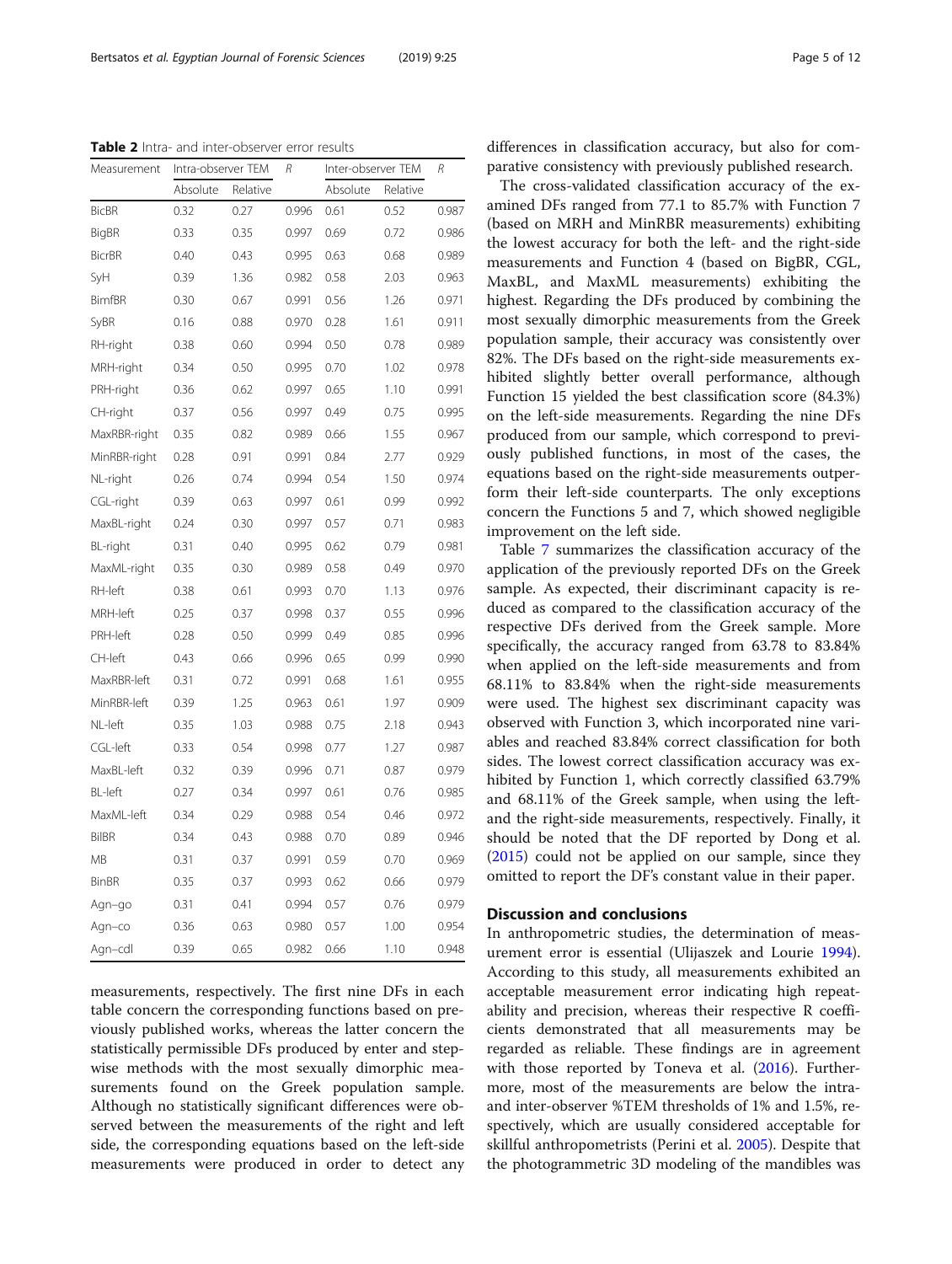| Measurement     | Males   |                |                    | Females |                |              |  |
|-----------------|---------|----------------|--------------------|---------|----------------|--------------|--|
|                 | Mean    | Std. deviation | Shapiro-Wilk       | Mean    | Std. deviation | Shapiro-Wilk |  |
| <b>BicBR</b>    | 118.106 | 6.674          | 0.602              | 113.002 | 4.691          | 0.230        |  |
| BigBR           | 98.653  | 5.502          | 0.757              | 90.961  | 4.593          | 0.537        |  |
| <b>BicrBR</b>   | 94.753  | 4.243          | 0.582              | 90.456  | 5.448          | 0.083        |  |
| SyH             | 31.107  | 3.507          | 0.914              | 27.935  | 2.246          | 0.201        |  |
| <b>BimfBR</b>   | 45.318  | 2.230          | 0.871              | 43.547  | 2.259          | 0.750        |  |
| SyBR            | 20.084  | 1.759          | 0.395              | 19.251  | 1.239          | 0.107        |  |
| RH-right        | 65.968  | 4.608          | 0.200 <sup>a</sup> | 59.624  | 3.842          | 0.538        |  |
| MRH-right       | 71.562  | 4.642          | 0.697              | 64.387  | 3.842          | 0.739        |  |
| PRH-right       | 58.109  | 6.944          | 0.907              | 52.429  | 5.038          | 0.606        |  |
| CH-right        | 68.257  | 4.982          | 0.975              | 59.891  | 4.485          | 0.814        |  |
| MaxRBR-right    | 40.758  | 3.065          | 0.237              | 38.354  | 3.844          | 0.090        |  |
| MinRBR-right    | 31.446  | 2.877          | 0.232              | 30.138  | 2.697          | 0.531        |  |
| NL-right        | 34.537  | 3.094          | 0.001              | 32.730  | 3.472          | 0.214        |  |
| CGL-right       | 63.835  | 5.001          | 0.799              | 56.159  | 4.325          | 0.770        |  |
| MaxBL-right     | 84.172  | 4.740          | 0.268              | 79.383  | 4.087          | 0.766        |  |
| <b>BL-right</b> | 80.940  | 4.511          | 0.277              | 75.870  | 3.877          | 0.882        |  |
| MaxML-right     | 124.716 | 5.181          | 0.286              | 116.618 | 4.542          | 0.881        |  |
| RH-left         | 66.233  | 4.196          | 0.141              | 60.281  | 3.892          | 0.566        |  |
| MRH-left        | 71.481  | 4.625          | 0.771              | 64.385  | 4.224          | 0.829        |  |
| PRH-left        | 57.917  | 6.554          | 0.845              | 52.749  | 5.141          | 0.365        |  |
| CH-left         | 68.125  | 4.458          | 0.412              | 60.255  | 4.563          | 0.336        |  |
| MaxRBR-left     | 40.812  | 3.032          | 0.341              | 38.455  | 3.724          | 0.050        |  |
| MinRBR-left     | 31.461  | 2.633          | 0.399              | 30.473  | 2.396          | 0.771        |  |
| NL-left         | 34.563  | 3.294          | 0.380              | 33.143  | 3.626          | 0.486        |  |
| CGL-left        | 63.867  | 4.286          | 0.657              | 56.649  | 4.457          | 0.077        |  |
| MaxBL-left      | 83.343  | 4.507          | 0.211              | 78.557  | 4.449          | 0.203        |  |
| <b>BL-left</b>  | 80.188  | 4.389          | 0.200 <sup>a</sup> | 75.087  | 4.310          | 0.412        |  |
| MaxML-left      | 124.710 | 5.780          | 0.488              | 116.576 | 4.311          | 0.959        |  |
| <b>BilBR</b>    | 80.371  | 3.268          | 0.673              | 75.993  | 3.112          | 0.081        |  |
| MB              | 83.984  | 2.834          | 0.346              | 80.665  | 3.499          | 0.553        |  |
| <b>BinBR</b>    | 95.934  | 4.236          | 0.889              | 92.168  | 4.260          | 0.650        |  |
| Agn-go          | 75.661  | 4.991          | 0.664              | 74.229  | 4.216          | 0.138        |  |
| Agn-co          | 53.891  | 2.999          | 0.910              | 56.805  | 3.020          | 0.384        |  |
| Agn-cdl         | 57.626  | 3.778          | 0.764              | 59.438  | 3.104          | 0.679        |  |

<span id="page-5-0"></span>Table 3 Descriptive statistics for each measurement variable

<sup>a</sup>normality checked with KS test

not part of the present study, the reported crossvalidated accuracy between digital and manual measurements, which was part of the digital documentation process, is smaller than the inter- and intraobserver absolute TEMs reported in the present study. Hence, the present results and DFs can be applied to either digital or manual measurements without any inter-method measurement error weakening their utility.

The aim of the present study has been twofold. We aimed to identify the mandibular measurements based on a modern Greek population sample that yield the highest sex discriminant capacity and use them to produce multivariate DFs that most successfully can estimate sex. Meanwhile, we investigated the performance of previously published DFs derived from different population samples. Population specificity is a long and well-established observation in osteometric studies also evident from our results (Giles [1964](#page-10-0);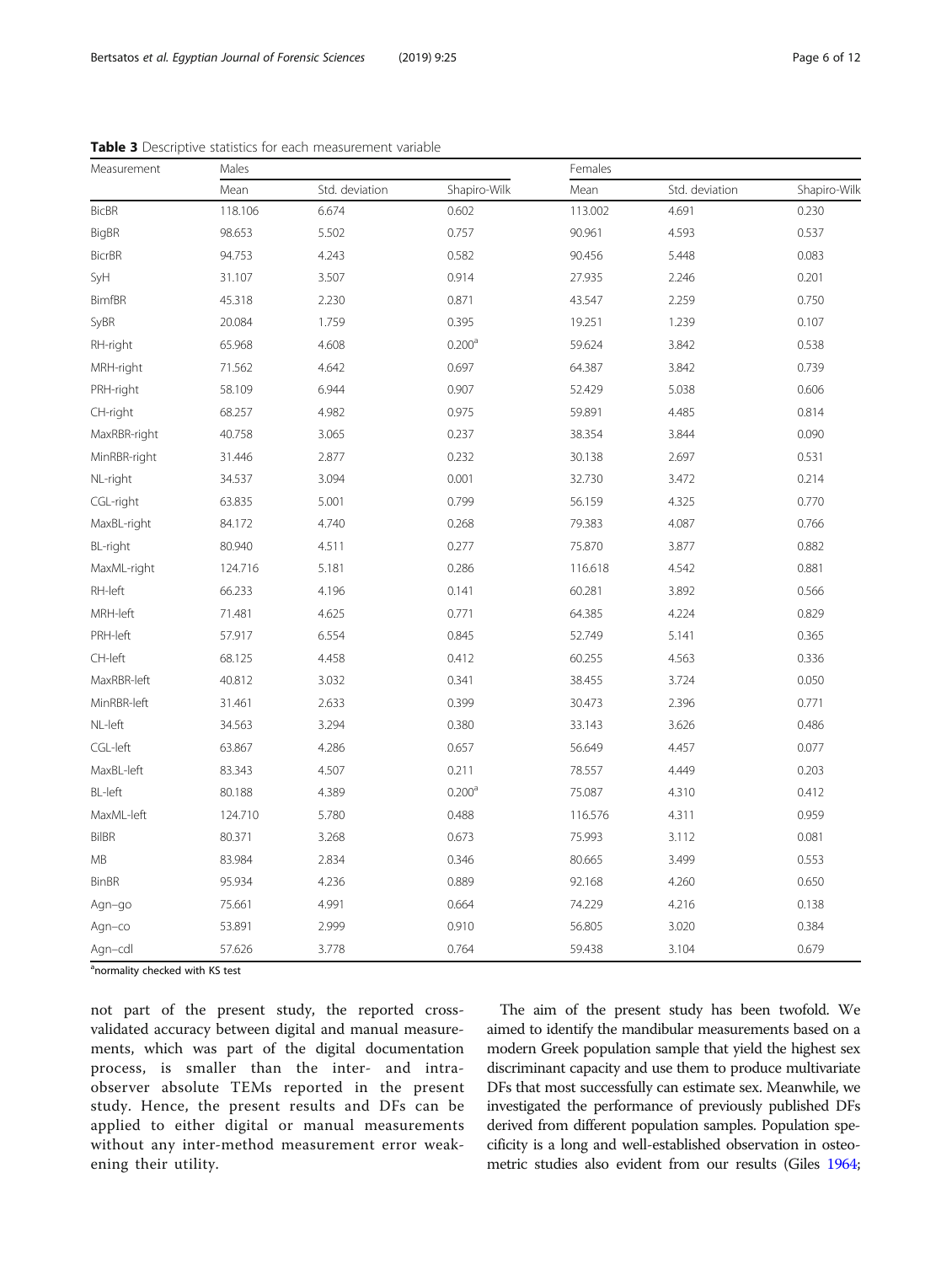| Measurement    | Sample size                         | ANOVA                 |         |               | Univariate DFAs |                     |  |
|----------------|-------------------------------------|-----------------------|---------|---------------|-----------------|---------------------|--|
|                | Total $(\mathcal{J} - \mathcal{Q})$ | F                     | Sig.    | Wilks' Lambda | Sig.            | Cross-validated (%) |  |
| <b>BicBR</b>   | 187 (101-86)                        | 34.128 <sup>a</sup>   | < 0.001 | 0.850         | < 0.001         | 65.8                |  |
| <b>BigBR</b>   | 194 (105-89)                        | 55.614                | < 0.001 | 0.775         | < 0.001         | 73.2                |  |
| <b>BicrBR</b>  | 192 (103-89)                        | 36.408                | < 0.001 | 0.839         | < 0.001         | 65.6                |  |
| SyH            | 105 (58-47)                         | $25.357$ <sup>a</sup> | < 0.001 | 0.817         | < 0.001         | 72.4                |  |
| <b>BimfBR</b>  | 184 (101-83)                        | 18.118                | < 0.001 | 0.909         | < 0.001         | 64.7                |  |
| SyBR           | 112 (63-49)                         | 4.026 <sup>a</sup>    | 0.047   | 0.968         | 0.059           | 60.7                |  |
| RH-right       | 193 (105-88)                        | 143.997 <sup>a</sup>  | < 0.001 | 0.578         | < 0.001         | 80.3                |  |
| MRH-right      | 194 (105-89)                        | 130.603               | < 0.001 | 0.595         | < 0.001         | 78.4                |  |
| PRH-right      | 194 (105-89)                        | 54.279                | < 0.001 | 0.780         | < 0.001         | 69.1                |  |
| CH-right       | 192 (104-88)                        | 92.520                | < 0.001 | 0.673         | < 0.001         | 75.5                |  |
| MaxRBR-right   | 192 (104-88)                        | 24.214                | < 0.001 | 0.887         | < 0.001         | 63.0                |  |
| MinRBR-right   | 194 (105-89)                        | 6.251                 | 0.013   | 0.968         | 0.013           | 58.8                |  |
| NL-right       | 191 (103-88)                        |                       |         | 0.928         | < 0.001         | 59.7                |  |
| CGL-right      | 192 (103-89)                        | 101.686               | < 0.001 | 0.651         | < 0.001         | 77.6                |  |
| MaxBL-right    | 192 (105-87)                        | 35.913                | < 0.001 | 0.841         | < 0.001         | 66.7                |  |
| BL-right       | 194 (105-89)                        | 37.105                | < 0.001 | 0.838         | < 0.001         | 65.5                |  |
| MaxML-right    | 191 (105-86)                        | 117.120               | < 0.001 | 0.617         | < 0.001         | 82.7                |  |
| RH-left        | 193 (104-89)                        | 128.705 <sup>a</sup>  | < 0.001 | 0.605         | < 0.001         | 75.6                |  |
| MRH-left       | 193 (104-89)                        | 113.412               | < 0.001 | 0.627         | < 0.001         | 78.8                |  |
| PRH-left       | 193 (104-89)                        | 46.203                | < 0.001 | 0.805         | < 0.001         | 68.4                |  |
| CH-left        | 192 (104-88)                        | 91.658                | < 0.001 | 0.675         | < 0.001         | 76.0                |  |
| MaxRBR-left    | 194 (105-89)                        | 25.662                | < 0.001 | 0.882         | < 0.001         | 61.9                |  |
| MinRBR-left    | 194 (105-89)                        | 7.653                 | 0.006   | 0.962         | 0.006           | 58.2                |  |
| NL-left        | 193 (104-89)                        | 10.675                | 0.001   | 0.947         | 0.001           | 57.5                |  |
| CGL-left       | 194 (105-89)                        | 99.576                | < 0.001 | 0.658         | < 0.001         | 77.8                |  |
| MaxBL-left     | 192 (105-87)                        | 33.815                | < 0.001 | 0.849         | < 0.001         | 64.6                |  |
| <b>BL-left</b> | 194 (105-89)                        | 32.626                | < 0.001 | 0.855         | < 0.001         | 64.4                |  |
| MaxML-left     | 191 (104-87)                        | 120.559 <sup>a</sup>  | < 0.001 | 0.624         | < 0.001         | 78.5                |  |
| <b>BilBR</b>   | 193 (104-89)                        | 76.144                | < 0.001 | 0.715         | < 0.001         | 72.5                |  |
| MB             | 189 (102-87)                        | 33.036                | < 0.001 | 0.850         | < 0.001         | 64.0                |  |
| <b>BinBR</b>   | 189 (102-87)                        | 35.789                | < 0.001 | 0.839         | < 0.001         | 66.1                |  |
| Agn-go         | 194 (105-89)                        | 2.948                 | 0.088   | 0.985         | 0.088           | 56.7                |  |
| Agn-co         | 192 (103-89)                        | 23.503                | < 0.001 | 0.890         | < 0.001         | 64.6                |  |
| Agn-cdl        | 187 (101-86)                        | 11.642                | 0.001   | 0.941         | 0.001           | 57.8                |  |

<span id="page-6-0"></span>Table 4 ANOVA and linear discriminant analysis for each measurement variable

<sup>a</sup>Asymptotically F-distributed values based on Welch ANOVA

İşcan and Steyn [1999](#page-10-0); Franklin et al. [2007](#page-10-0)). Nevertheless, the rationale of our approach was not limited to a mere validation of population specificity but further aimed to identify particular morphometric traits that consistently yield high sex classification results among different population groups even though their expression patterns may vary among these groups.

Our findings regarding the most sex discriminant mandibular traits were consistent with earlier studies by Franklin et al. ([2006,](#page-10-0) [2008\)](#page-10-0), who found that the coronoid height, the ramus height, and the maximum mandibular length univariately exhibited the most pronounced sexual dimorphism. Furthermore, the produced DF (Function 10, Table [5](#page-7-0)), when combining these measurements from the Greek population sample, yielded a crossvalidated accuracy of 84.1%. Although the cranium and the pelvis provide much more reliable sex estimates (Oikonomopoulou et al. [2017;](#page-10-0) Bertsatos et al. [2018\)](#page-10-0), our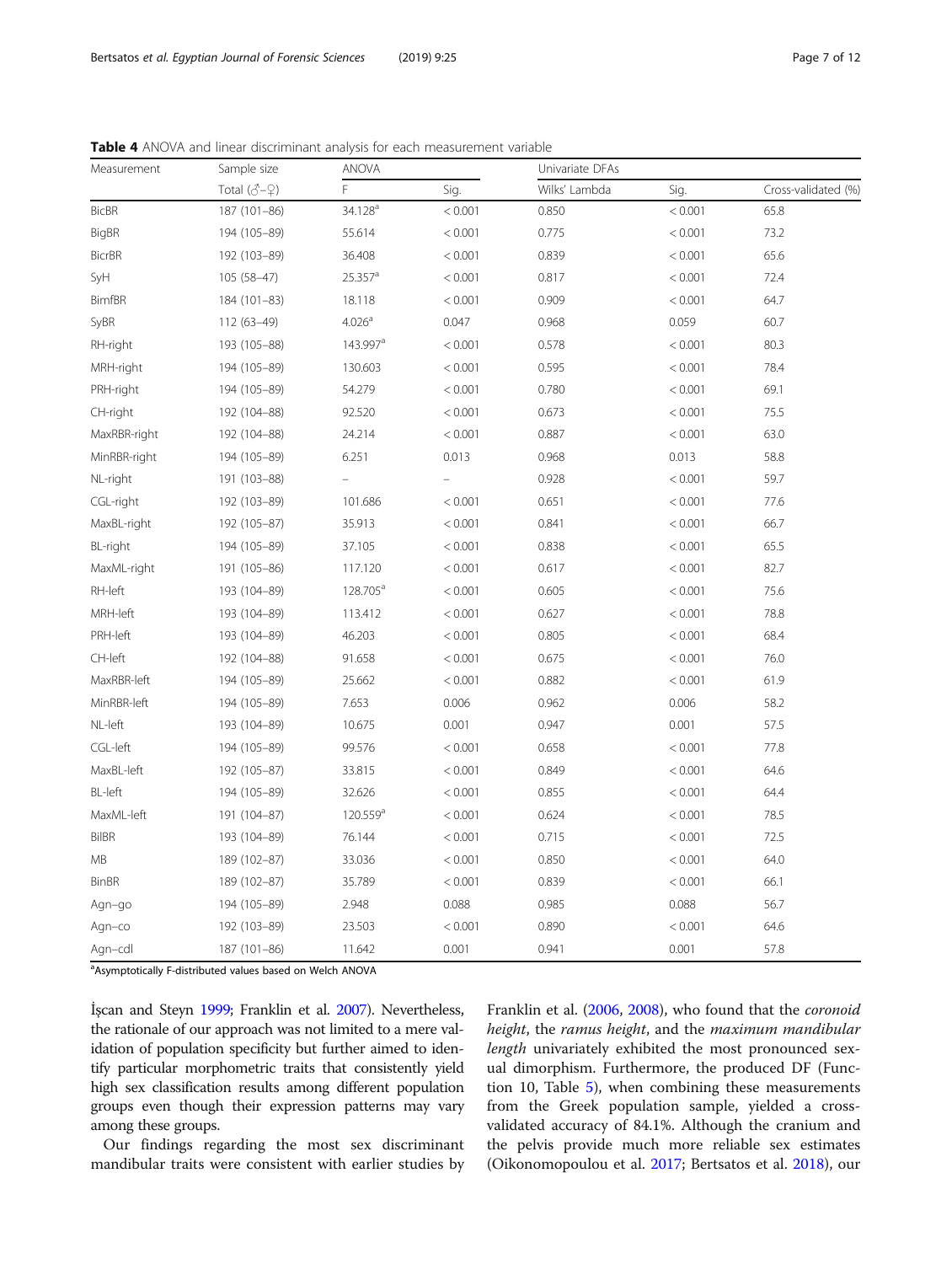| Equation                                                                                            | Wilks'                                                                                                                      | Sig.    | Group centroids and sectioning                                                                                                                                                                                                                                                                                                                                               | Correctly classified |                 |  |  |  |  |  |
|-----------------------------------------------------------------------------------------------------|-----------------------------------------------------------------------------------------------------------------------------|---------|------------------------------------------------------------------------------------------------------------------------------------------------------------------------------------------------------------------------------------------------------------------------------------------------------------------------------------------------------------------------------|----------------------|-----------------|--|--|--|--|--|
|                                                                                                     | Lambda                                                                                                                      |         | point                                                                                                                                                                                                                                                                                                                                                                        | Original             | Cross-validated |  |  |  |  |  |
| Function 1 <sup>ª</sup>                                                                             | 0.571                                                                                                                       | < 0.001 | ♀-0.945, [-0.0795], 30.786                                                                                                                                                                                                                                                                                                                                                   | 83.20%               | 81.60%          |  |  |  |  |  |
|                                                                                                     | $(BicBR \times 0.022) + (BigBR \times 0.063) + (MinRBR \times -0.026) + (BL \times -0.043) + (MaxML \times 0.183) - 26.447$ |         |                                                                                                                                                                                                                                                                                                                                                                              |                      |                 |  |  |  |  |  |
| Function 2 <sup>b</sup>                                                                             | 0.492                                                                                                                       | < 0.001 | $9 - 1.105$ , [ $- 0.091$ ], $\sqrt{3}0.923$                                                                                                                                                                                                                                                                                                                                 | 85.20%               | 85.20%          |  |  |  |  |  |
| $(BigBR \times 0.052) + (CGL \times 0.115) + (MaxML \times 0.114) - 25.567$                         |                                                                                                                             |         |                                                                                                                                                                                                                                                                                                                                                                              |                      |                 |  |  |  |  |  |
| Function 3 <sup>b</sup>                                                                             | 0.381                                                                                                                       | < 0.001 | $Q - 1.411$ , $[-0.141]$ , $\sqrt{3}1.129$                                                                                                                                                                                                                                                                                                                                   | 89.90%               | 84.80%          |  |  |  |  |  |
| $(MaxBL \times -0.047) + (MaxML \times 0.126) - 25.838$                                             |                                                                                                                             |         | $(BicBR \times -0.037) + (BigBR \times 0.103) + (BicrBR \times 0.007) + (SylH \times 0.032) + (SyBR \times -0.041) + (RH \times -0.017) + (CGL \times 0.151) + (CHL \times 0.017) + (CHL \times 0.017) + (CHL \times 0.017) + (CHL \times 0.017) + (CHL \times 0.017) + (CHL \times 0.017) + (CHL \times 0.017) + (CHL \times 0.017) + (CHL \times 0.017) + (CHL \times 0.0$ |                      |                 |  |  |  |  |  |
| Function 4 <sup>b</sup>                                                                             | 0.481                                                                                                                       | < 0.001 | ♀–1.131, [–0.0935], ∂0.944                                                                                                                                                                                                                                                                                                                                                   | 85.70%               | 85.70%          |  |  |  |  |  |
| $(BiqBR \times 0.064) + (CGL \times 0.119) + (MaxBL \times -0.063) + (MaxML \times 0.139) - 24.786$ |                                                                                                                             |         |                                                                                                                                                                                                                                                                                                                                                                              |                      |                 |  |  |  |  |  |
| Function $5c$                                                                                       | 0.532                                                                                                                       | < 0.001 | $9 - 1.015$ , [-0.078], $\sqrt[3]{0.859}$                                                                                                                                                                                                                                                                                                                                    | 82.30%               | 81.80%          |  |  |  |  |  |
|                                                                                                     |                                                                                                                             |         | $(MRH \times 0.214) + (PRH \times -0.064) + (CH \times 0.09) + (MaxRBR \times 0.100) + (MinRBR \times -0.124) - 16.856$                                                                                                                                                                                                                                                      |                      |                 |  |  |  |  |  |
| Function 6 <sup>c</sup>                                                                             | 0.633                                                                                                                       | < 0.001 | $9 - 0.824$ , [-0.0635], $30.697$                                                                                                                                                                                                                                                                                                                                            | 80.20%               | 79.70%          |  |  |  |  |  |
| $(CH \times 0.180) + (MaxRBR \times 0.137) + (MinRBR \times -0.133) - 12.807$                       |                                                                                                                             |         |                                                                                                                                                                                                                                                                                                                                                                              |                      |                 |  |  |  |  |  |
| Function 7 <sup>d</sup>                                                                             | 0.594                                                                                                                       | < 0.001 | $9 - 0.894$ , [-0.0685], $\sqrt[3]{0.757}$                                                                                                                                                                                                                                                                                                                                   | 77.10%               | 77.10%          |  |  |  |  |  |
| $(MRH \times 0.220) + (MaxRBR \times 0.029) - 16.028$                                               |                                                                                                                             |         |                                                                                                                                                                                                                                                                                                                                                                              |                      |                 |  |  |  |  |  |
| Function 8 <sup>d</sup>                                                                             | 0.585                                                                                                                       | < 0.001 | $9 - 0.91$ , [-0.069], $30.772$                                                                                                                                                                                                                                                                                                                                              | 80.40%               | 80.40%          |  |  |  |  |  |
| $(MRH \times 0.247) + (MinRBR \times -0.072) - 14.495$                                              |                                                                                                                             |         |                                                                                                                                                                                                                                                                                                                                                                              |                      |                 |  |  |  |  |  |
| Function 9 <sup>e</sup>                                                                             | 0.519                                                                                                                       | < 0.001 | $9 - 1.05$ , [-0.0885], $\sqrt[3]{0.873}$                                                                                                                                                                                                                                                                                                                                    | 85.90%               | 84.90%          |  |  |  |  |  |
| $(BicBR \times 0.008) + (BigBR \times 0.049) + (MRH \times 0.127) + (MaxML \times 0.087) - 24.711$  |                                                                                                                             |         |                                                                                                                                                                                                                                                                                                                                                                              |                      |                 |  |  |  |  |  |
| Function 10 <sup>f</sup>                                                                            | 0.498                                                                                                                       | < 0.001 | $Q - 1.105$ , [-0.101], $\sqrt{2}0.903$                                                                                                                                                                                                                                                                                                                                      | 84.10%               | 84.10%          |  |  |  |  |  |
| $(RH \times 0.097) + (CH \times 0.072) + (MaxML \times 0.102) - 22.935$                             |                                                                                                                             |         |                                                                                                                                                                                                                                                                                                                                                                              |                      |                 |  |  |  |  |  |
| Function 11 <sup>f</sup>                                                                            | 0.515                                                                                                                       | < 0.001 | $9 - 1.068$ , [ $- 0.0975$ ], $\sqrt[3]{0.873}$                                                                                                                                                                                                                                                                                                                              | 84.10%               | 83.60%          |  |  |  |  |  |
|                                                                                                     | $(MRH \times 0.063) + (CH \times 0.079) + (MaxML \times 0.118) - 23.516$                                                    |         |                                                                                                                                                                                                                                                                                                                                                                              |                      |                 |  |  |  |  |  |
| Function 12 <sup>f</sup>                                                                            | 0.494                                                                                                                       | < 0.001 | $9 - 1.102$ , [-0.091], $\sqrt[3]{0.92}$                                                                                                                                                                                                                                                                                                                                     | 84.10%               | 84.10%          |  |  |  |  |  |
| $(RH \times 0.081) + (CGL \times 0.086) + (MaxML \times 0.108) - 23.085$                            |                                                                                                                             |         |                                                                                                                                                                                                                                                                                                                                                                              |                      |                 |  |  |  |  |  |
| Function 13 <sup>t</sup>                                                                            | 0.498                                                                                                                       | < 0.001 | $9 - 1.093$ , [-0.0905], $\sqrt[3]{0.912}$                                                                                                                                                                                                                                                                                                                                   | 84.10%               | 83.10%          |  |  |  |  |  |
|                                                                                                     | $(MRH \times 0.064) + (CGL \times 0.096) + (MaxML \times 0.111) - 23.417$                                                   |         |                                                                                                                                                                                                                                                                                                                                                                              |                      |                 |  |  |  |  |  |

<span id="page-7-0"></span>Table 5 Discriminant functions based on the right-side measurements

<sup>a</sup> Function based on Steyn and İşcan ([1998](#page-11-0))<br><sup>b</sup> Function based on Franklin et al. (2008)

<sup>b</sup>Function based on Franklin et al. [\(2008\)](#page-10-0)

<sup>c</sup>Function based on Saini et al. ([2011\)](#page-10-0)

<sup>d</sup>Function based on Lin et al. [\(2014](#page-10-0))

<sup>e</sup> Function based on Dong et al. [\(2015](#page-10-0))

<sup>f</sup>A combination of the five variables with the highest univariate discriminating capacity. Their corresponding DFA analysis using the stepwise method yielded identical function and accuracy

results verify that the mandible can be useful for estimating sex in a forensic context, when cranial and pelvic elements are missing or deteriorated.

Franklin and colleagues in 2008 studied 225 individuals (120 male; 105 female) from five local populations of indigenous South Africans, in order to produce a series of mandibular metric standards for sex estimation, which resulted in Functions 2, 3, and 4 (see Table [7](#page-9-0)). The corresponding DFs based on the Greek sample (Tables 5 and [6](#page-8-0)) yielded the highest sex discriminant scores observed in the present study ranging from 84.3 to 85.7%. More specifically, Function 3, which includes nine mandibular measurements, yielded similar classification

accuracy on our sample (84.8%) with that reported by Franklin and colleagues on their population sample (84%). Furthermore, applying the original DF (Franklin et al. [2008](#page-10-0)) on the Greek population sample also resulted to similar accuracy (83.84%). However, the accuracy of Functions 2 and 4, which utilize three and four mandibular measurements, respectively, was higher for the DFs derived from the Greek population (Function 2: right side 85.2%, left side 84.3%; Function 4: right side 85.7%, left side 84.8%) as opposed to their counterparts derived from the indigenous South African population (Function 2: 81.8%; Function 4: 82.7%). Additionally, applying the original DFs on the Greek population sample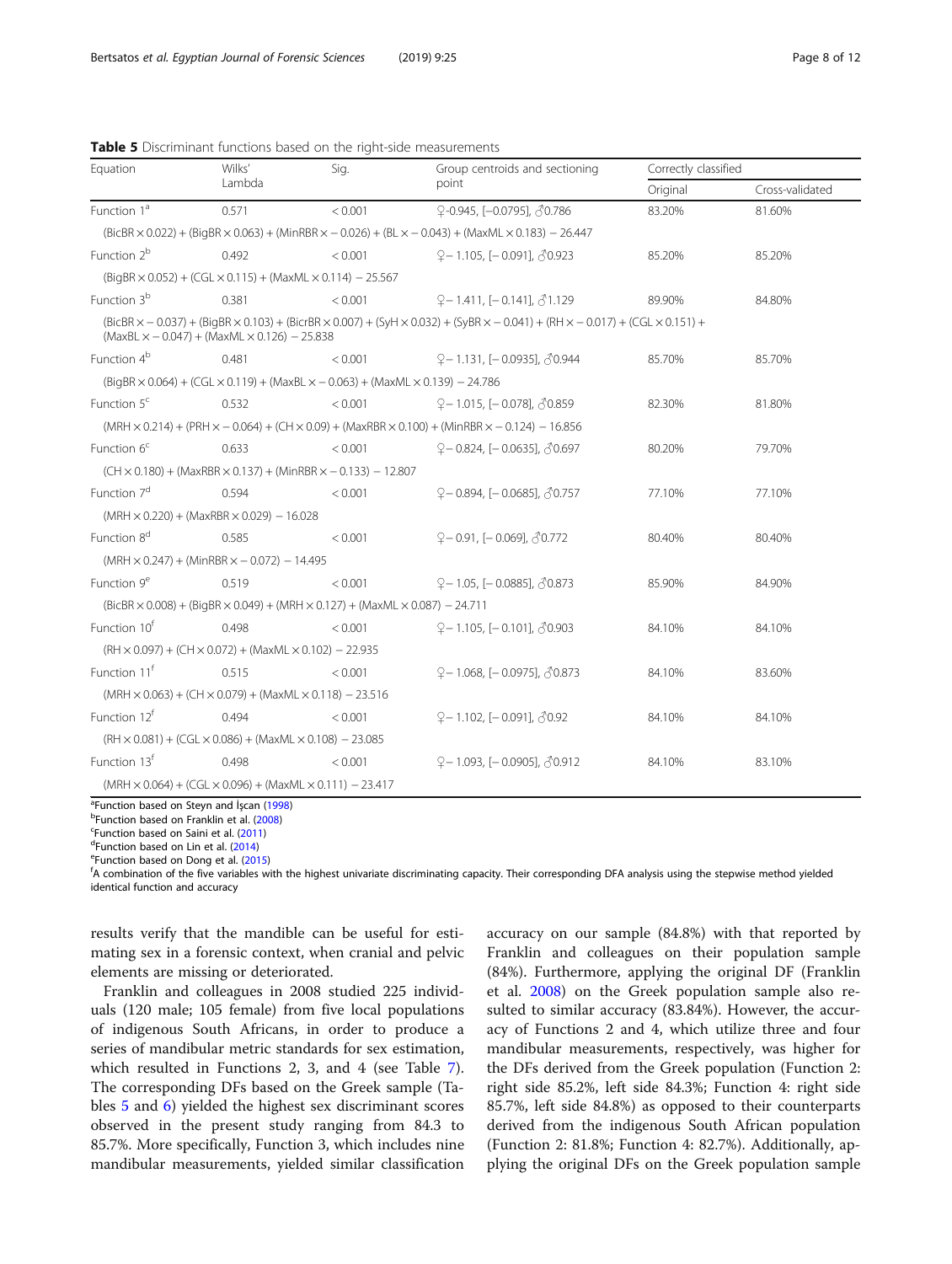| Equation                                                                                                                    | Wilks'                                                                   | Sig.    | Group centroids and sectioning                                                                                                                                                    | Correctly classified |                 |  |  |  |  |
|-----------------------------------------------------------------------------------------------------------------------------|--------------------------------------------------------------------------|---------|-----------------------------------------------------------------------------------------------------------------------------------------------------------------------------------|----------------------|-----------------|--|--|--|--|
|                                                                                                                             | Lambda                                                                   |         | point                                                                                                                                                                             | Original             | Cross-validated |  |  |  |  |
| Function 1 <sup>ª</sup>                                                                                                     | 0.587                                                                    | < 0.001 | ♀-0.915, [-0.077], 30.761                                                                                                                                                         | 83.20%               | 81.60%          |  |  |  |  |
| $(BicBR \times 0.028) + (BigBR \times 0.065) + (MinRBR \times -0.014) + (BL \times -0.042) + (MaxML \times 0.174) - 26.748$ |                                                                          |         |                                                                                                                                                                                   |                      |                 |  |  |  |  |
| Function 2 <sup>b</sup>                                                                                                     | 0.506                                                                    | < 0.001 | $9 - 1.074$ , [-0.088], $\sqrt[3]{0.898}$                                                                                                                                         | 84.30%               | 84.30%          |  |  |  |  |
| $(BiqBR \times 0.056) + (CGL \times 0.117) + (MaxML \times 0.109) - 25.455$                                                 |                                                                          |         |                                                                                                                                                                                   |                      |                 |  |  |  |  |
| Function 3 <sup>b</sup>                                                                                                     | 0.399                                                                    | < 0.001 | $9 - 1.36$ , [ $- 0.136$ ], $31.088$                                                                                                                                              | 89.90%               | 84.80%          |  |  |  |  |
| $(MaxBL \times -0.034) + (MaxML \times 0.099) - 26.007$                                                                     |                                                                          |         | $(BicBR \times -0.017) + (BigBR \times 0.101) + (BicrBR \times 0.002) + (SyH \times 0.024) + (SyBR \times -0.020) + (RH \times -0.010) + (CGL \times 0.154) + (CgL \times 0.016)$ |                      |                 |  |  |  |  |
| Function 4 <sup>b</sup>                                                                                                     | 0.497                                                                    | < 0.001 | $9-1.095$ , [-0.0895], $\sqrt[3]{0.916}$                                                                                                                                          | 85.30%               | 84.80%          |  |  |  |  |
| $(BigBR \times 0.069) + (CGL \times 0.122) + (MaxBL \times -0.056) + (MaxML \times 0.128) - 24.741$                         |                                                                          |         |                                                                                                                                                                                   |                      |                 |  |  |  |  |
| Function $5c$                                                                                                               | 0.546                                                                    | < 0.001 | $9 - 0.981$ , [-0.0715], $\sqrt[3]{0.838}$                                                                                                                                        | 83.80%               | 82.20%          |  |  |  |  |
|                                                                                                                             |                                                                          |         | $(MRH \times 0.179) + (PRH \times -0.047) + (CH \times 0.098) + (MaxRBR \times 0.123) + (MinRBR \times -0.166) - 15.675$                                                          |                      |                 |  |  |  |  |
| Function 6 <sup>c</sup>                                                                                                     | 0.619                                                                    | < 0.001 | $\sqrt{2}$ -0.848, [-0.065], $\sqrt{3}$ 0.718                                                                                                                                     | 79.20%               | 78.60%          |  |  |  |  |
| $(CH \times 0.182) + (MaxRBR \times 0.169) + (MinRBR \times -0.159) - 13.474$                                               |                                                                          |         |                                                                                                                                                                                   |                      |                 |  |  |  |  |
| Function 7 <sup>d</sup>                                                                                                     | 0.626                                                                    | < 0.001 | $9 - 0.832$ , [-0.06], $\sqrt[3]{0.712}$                                                                                                                                          | 77.70%               | 77.20%          |  |  |  |  |
| $(MRH \times 0.211) + (MaxRBR \times 0.027) - 15.299$                                                                       |                                                                          |         |                                                                                                                                                                                   |                      |                 |  |  |  |  |
| Function 8 <sup>d</sup>                                                                                                     | 0.61                                                                     | < 0.001 | $9 - 0.86$ , [-0.062], $30.736$                                                                                                                                                   | 80.30%               | 80.30%          |  |  |  |  |
| $(MRH \times 0.245) + (MinRBR \times -0.107) - 13.339$                                                                      |                                                                          |         |                                                                                                                                                                                   |                      |                 |  |  |  |  |
| Function 9 <sup>e</sup>                                                                                                     | 0.545                                                                    | < 0.001 | $9 - 0.997$ , [-0.084], $\sqrt[3]{0.829}$                                                                                                                                         | 84.30%               | 82.70%          |  |  |  |  |
| $(BicBR \times 0.014) + (BigBR \times 0.055) + (MRH \times 0.116) + (MaxML \times 0.082) - 24.524$                          |                                                                          |         |                                                                                                                                                                                   |                      |                 |  |  |  |  |
| Function 10 <sup>r</sup>                                                                                                    | 0.525                                                                    | < 0.001 | $9 - 1.029$ , [-0.0795], $\sqrt[3]{0.87}$                                                                                                                                         | 83.20%               | 82.10%          |  |  |  |  |
| $(RH \times 0.086) + (CH \times 0.079) + (MaxML \times 0.100) - 22.525$                                                     |                                                                          |         |                                                                                                                                                                                   |                      |                 |  |  |  |  |
| Function 119                                                                                                                | 0.538                                                                    | < 0.001 | ♀–1.003, [–0.078], 30.847                                                                                                                                                         | 83.70%               | 83.20%          |  |  |  |  |
| $(MRH \times 0.045) + (CH \times 0.088) + (MaxML \times 0.118) - 22.900$                                                    |                                                                          |         |                                                                                                                                                                                   |                      |                 |  |  |  |  |
| Function 12 <sup>h</sup>                                                                                                    | 0.542                                                                    | < 0.001 | ♀– 0.995, [– 0.0775], ♂0.84                                                                                                                                                       | 84.20%               | 83.20%          |  |  |  |  |
| $(CH \times 0.110) + (MaxML \times 0.138) - 23.604$                                                                         |                                                                          |         |                                                                                                                                                                                   |                      |                 |  |  |  |  |
| Function 13 <sup>f</sup>                                                                                                    | 0.518                                                                    | < 0.001 | $9 - 1.05$ , [ $- 0.086$ ], $\sqrt{3}0.878$                                                                                                                                       | 83.20%               | 82.70%          |  |  |  |  |
|                                                                                                                             | $(RH \times 0.066) + (CGL \times 0.095) + (MaxML \times 0.109) - 22.949$ |         |                                                                                                                                                                                   |                      |                 |  |  |  |  |
| Function 14 <sup>9</sup>                                                                                                    | 0.523                                                                    | < 0.001 | $9 - 1.039$ , [-0.085], $\sqrt[3]{0.869}$                                                                                                                                         | 84.30%               | 83.80%          |  |  |  |  |
| $(MRH \times 0.041) + (CGL \times 0.104) + (MaxML \times 0.118) - 23.137$                                                   |                                                                          |         |                                                                                                                                                                                   |                      |                 |  |  |  |  |
| Function 15 <sup>i</sup>                                                                                                    | 0.527                                                                    | < 0.001 | $Q - 1.031$ , [-0.0845], $\sqrt{0.862}$                                                                                                                                           | 84.80%               | 84.30%          |  |  |  |  |
| $(CGL \times 0.123) + (MaxML \times 0.137) - 23.774$                                                                        |                                                                          |         |                                                                                                                                                                                   |                      |                 |  |  |  |  |

<span id="page-8-0"></span>Table 6 Discriminant functions based on the left-side measurements

a<sub>Function</sub> based on Steyn and İşcan ([1998](#page-11-0))<br>PEunction based on Franklin et al. (2008)

<sup>b</sup>Function based on Franklin et al. [\(2008\)](#page-10-0)

 $c$ Function based on Saini et al. ([2011\)](#page-10-0)

 $d$ Function based on Lin et al. [\(2014](#page-10-0))

<sup>e</sup>Function based on Dong et al. [\(2015](#page-10-0))

A combination of the five variables with the highest univariate discriminating capacity. Their corresponding DFA analysis using the stepwise method yielded identical function and accuracy

<sup>g</sup>A combination of the five variables with the highest univariate discriminating capacity

<sup>h</sup>The outcome of the stepwise DFA analysis using the variables of function 11

i The outcome of the stepwise DFA analysis using the variables of function 14

yielded even lower classification scores (see Table [7](#page-9-0)). Despite that Functions 2 and 4 resulted in differential performance between the two distinct population groups, which can be attributed to population specificity, the overall performance of these three functions implies some merit to the proposed metric standards by Franklin et al. ([2008\)](#page-10-0).

Steyn and İşcan in 1998 evaluated sexual dimorphism in the cranium and the mandible of South African Whites and developed osteometric standards to determine sex. They studied 91 South African Whites (44 males, 47 females) from cadaver collections housed at the Universities of Pretoria and Witwatersrand (Dart Collection). Although comparing their results to our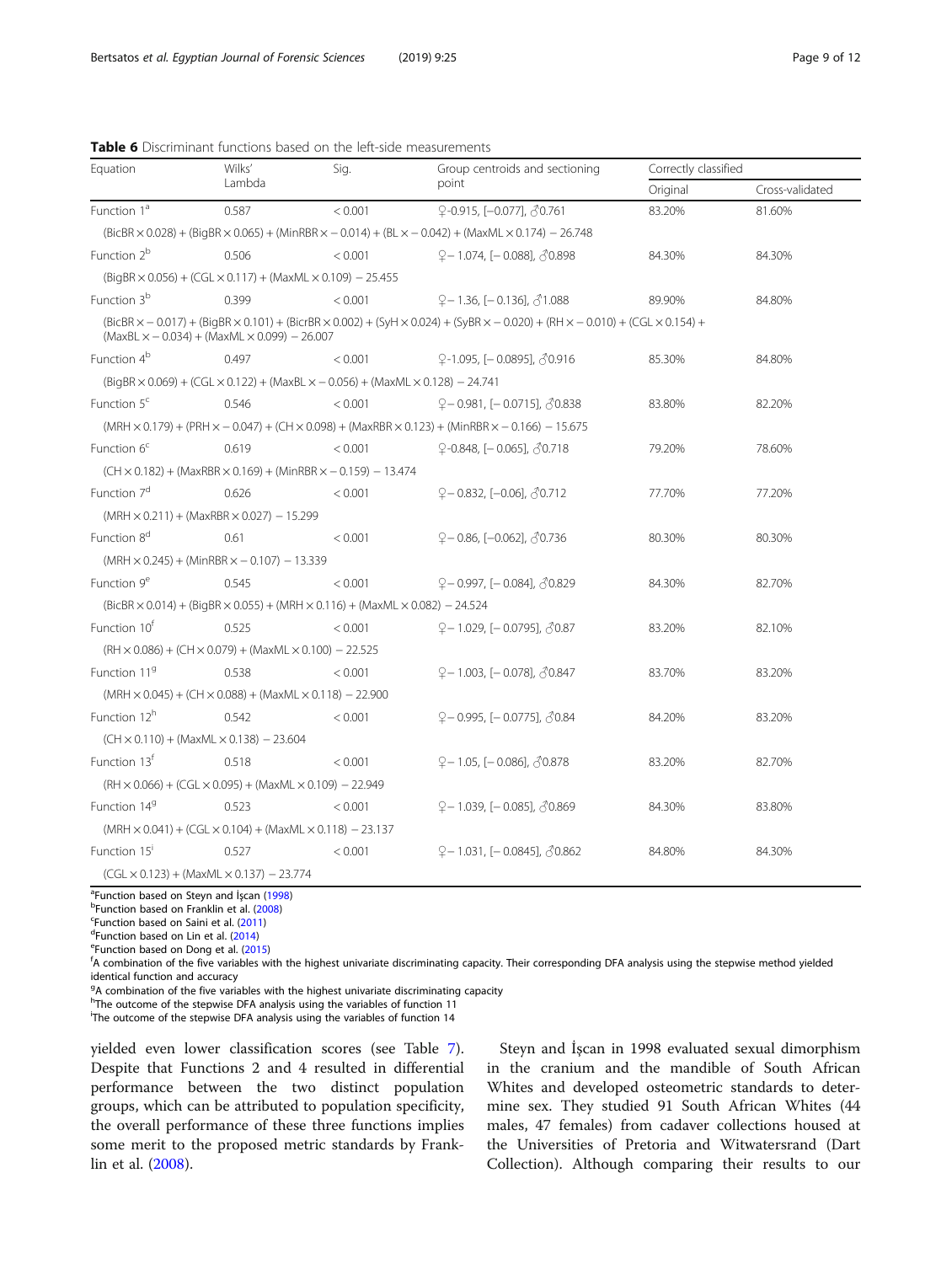<span id="page-9-0"></span>

|  |  |  | Table 7 The accuracy of other researchers' equations as well as their accuracy when applied on the Greek population sample |
|--|--|--|----------------------------------------------------------------------------------------------------------------------------|
|  |  |  |                                                                                                                            |

| Date | Authors         | Population           | DF         | DF's performance on reference<br>population | DF's performance applied on the<br>Greek sample |        |
|------|-----------------|----------------------|------------|---------------------------------------------|-------------------------------------------------|--------|
| 1998 | Steyn and Iscan | South African Whites | Function 1 | 81.5%                                       | Left side:                                      | 63.78% |
|      |                 |                      |            |                                             | Right side:                                     | 68.11% |
| 2008 | Franklin et al. | South African Blacks | Function 2 | 81.8%                                       | Left side:                                      | 72.77% |
|      |                 |                      |            |                                             | Right side:                                     | 74.60% |
| 2008 | Franklin et al. | South African Blacks | Function 3 | 84.0%                                       | Left side:                                      | 83.84% |
|      |                 |                      |            |                                             | Right side:                                     | 83.84% |
| 2008 | Franklin et al. | South African Blacks | Function 4 | 82.7%                                       | Left side:                                      | 78.53% |
|      |                 |                      |            |                                             | Right side:                                     | 77.78% |
| 2011 | Saini et al.    | Indian               | Function 5 | 80.2%                                       | Left side:                                      | 65.45% |
|      |                 |                      |            |                                             | Right side:                                     | 68.75% |
| 2011 | Saini et al.    | Indian               | Function 6 | 80.2%                                       | Left side:                                      | 75.00% |
|      |                 |                      |            |                                             | Right side:                                     | 71.88% |
| 2014 | Lin et al.      | Korean               | Function 7 | 80.8%                                       | Left side:                                      | 67.36% |
|      |                 |                      |            |                                             | Right side:                                     | 68.75% |
| 2014 | Lin et al.      | Korean               | Function 8 | 80.0%                                       | Left side:                                      | 68.84% |
|      |                 |                      |            |                                             | Right side:                                     | 69.59% |

corresponding DF results (Function 1) revealed similar classification accuracy ( $\sim$  81.5%), applying the original DF (Steyn and İşcan [1998\)](#page-11-0) on the modern Greek population sample exhibited much lower accuracy (left side: 63.78%; right side: 68.11%). The same pattern was observed on the rest of the comparisons between different population samples. The corresponding DFs produced similar classification accuracy between their respective reference population samples, but applying the original DFs (from other population samples) on the Greek sample resulted in significantly reduced accuracy.

More specifically, Saini et al. [\(2011\)](#page-10-0), working on 116 dry adult mandibles of a Northern Indian population sample from the Department of Forensic Medicine in India, reported classification accuracy of 80.2% for both Functions 5 and 6, which on our sample yielded approximately 82% and 79%, respectively, with small deviations on each side. Lin et al. [\(2014](#page-10-0)) produced their DFs from cranial CT scans of 120 males and 120 females from Seoul St. Mary's Hospital. Despite most of their reported DFs were based on different set of measurements than these utilized in the present study, which restricted a direct comparison with their most accurate DFs in terms of correct sex classification, the available comparisons showed similar classification score for Function 7 (77.2% on Greek sample; 80.8% on Korean sample) and identical accuracy for Function 8 (80.4%). Similarly, the DF reported by Dong and colleagues based on a contemporary Han Chinese population sample yielded 83.3% classification accuracy (Dong et al. [2015\)](#page-10-0), whereas the corresponding DF from the Greek sample produced 82.7% and 84.9% cross-validated classification scores for the left- and right-side measurements, respectively.

The present study produced a number of suitable DFs based on mandibular measurements that can be used for sexing unidentified individuals assumed to belong to the modern Greek population. Apart from verifying the fact that most often the morphometric DFs based on human bones exhibit population specificity, hence the need for studies on different population samples, the comparative part of this work also revealed some interesting aspects. The observation that the same combinations of measurements yield the same sex discriminant capacity between different population samples, despite their respective DFs being population specific, implies that the magnitude of expression of sexual dimorphism is similar on certain mandibular morphometric traits and shared across different populations, although their expression may follow different patterns in each population group. Regarding the identical results of Function 3 (Franklin et al. [2008\)](#page-10-0) and especially the identical classification accuracy when applying the DF derived from indigenous South Africans on the Greek population, we cannot conclude whether this observation is a mere statistical coincidence between the two reference samples or the result of both population groups sharing similar environmental and developmental factors that led to similar expression of sexual dimorphism in their mandibles. Further work is necessary to this end, and studies on shared datasets comprising diverse population samples may expand our insight on this matter and provide more reliable sex discriminant tools for the forensic practice.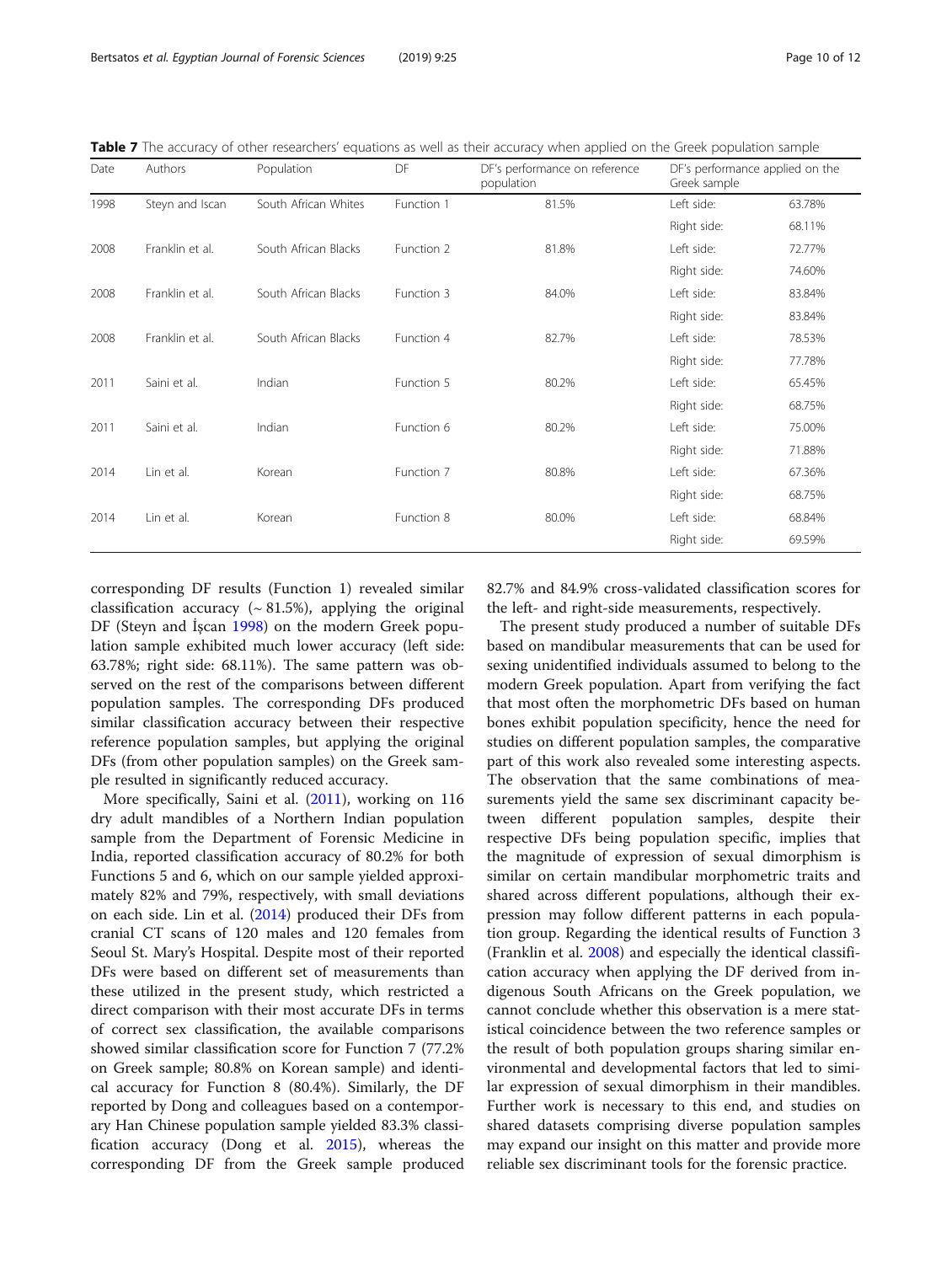#### <span id="page-10-0"></span>Abbreviations

DF: Discriminant function; DFA: Discriminant function analysis; TEM: Technical Error Measurement

#### Acknowledgements

Not applicable.

#### Funding

This research did not receive any grant from funding agencies in the public, commercial, or not-for-profit sectors.

#### Availability of data and materials

Please contact author for data requests.

#### Declarations

The authors declare that this manuscript is original, has not been published before, and is not currently being considered for publication elsewhere.

#### Authors' contributions

AB contributed to the data collection, statistical analysis, and manuscript preparation. KA contributed to the data collection and manuscript preparation. M-EC contributed to the experimental design, statistical analysis, and manuscript preparation. All authors have read and approved the final article.

#### Ethics approval and consent to participate Not applicable.

#### Consent for publication

Not applicable.

#### Competing interests

The authors declare that they have no competing interests.

#### Publisher's Note

Springer Nature remains neutral with regard to jurisdictional claims in published maps and institutional affiliations.

#### Received: 20 November 2018 Accepted: 15 May 2019 Published online: 24 May 2019

#### References

- Bejdová Š, Krajíček V, Velemínská J, Horák M, Velemínský P (2013) Changes in the sexual dimorphism of the human mandible during the last 1200 years in Central Europe. HOMO. 64(6):437–453. [https://doi.org/10.1016/j.](https://doi.org/10.1016/j.jchb.2013.05.003) [jchb.2013.05.003](https://doi.org/10.1016/j.jchb.2013.05.003)
- Bertsatos A, Chovalopoulou M-E (2017) Secular change in adult stature of modern Greeks. Am J Hum Biol. <https://doi.org/10.1002/ajhb.23077>
- Bertsatos A, Papageorgopoulou C, Valakos E, Chovalopoulou M-E (2018) Investigating the sex-related geometric variation of the human cranium. Int J Legal Med 132(5):1505–1514. <https://doi.org/10.1007/s00414-018-1790-z>
- Bidmos MA, Gibbon VE, Štrkalj G (2010) Recent advances in sex identification of human skeletal remains in South Africa. S Afr J Sci. [https://doi.org/10.4102/](https://doi.org/10.4102/sajs.v106i11/12.238) [sajs.v106i11/12.238](https://doi.org/10.4102/sajs.v106i11/12.238)
- Byers SN (2016) Introduction to forensic anthropology. Routledge, London
- Carvalho SP, Brito LM, Paiva LA, Bicudo LA, Crosato EM, Oliveira RN (2013) Validation of a physical anthropology methodology using mandibles for gender estimation in a Brazilian population. J Appl Oral Sci. [https://doi.org/](https://doi.org/10.1590/1678-775720130022) [10.1590/1678-775720130022](https://doi.org/10.1590/1678-775720130022)
- Cignoni P, Corsini M, Ranzuglia G (2008) MeshLab: an open-source 3D mesh processing system. ERCIM News 73:45–46
- Coquerelle M, Bookstein FL, Braga J, Halazonetis DJ, Weber GW, Mitteroecker P (2011) Sexual dimorphism of the human mandible and its association with dental development. Am J Phys Anthropol. [https://doi.org/10.1002/ajpa.](https://doi.org/10.1002/ajpa.21485) [21485](https://doi.org/10.1002/ajpa.21485)
- Dayal M, Spocter M, Bidmos M (2008) An assessment of sex using the skull of black South Africans by discriminant function analysis. HOMO. 59(3):209–221. <https://doi.org/10.1016/j.jchb.2007.01.001>
- Dixon SJ, Brereton RG (2009) Comparison of performance of five common classifiers represented as boundary methods: Euclidean distance to centroids, linear discriminant analysis, quadratic discriminant analysis, learning vector

quantization and support vector machines, as dependent on data structure. Chemom Intell Lab Syst. <https://doi.org/10.1016/j.chemolab.2008.07.010>

- Dong H, Deng M, Wang W, Zhang J, Mu J, Zhu G (2015) Sexual dimorphism of the mandible in a contemporary Chinese Han population. Forensic Sci Int. <https://doi.org/10.1016/j.forsciint.2015.06.010>
- Eaton JW, Bateman D, Hausberg S, Wehbring R (2016) GNU Octave version 4.2.0 manual: a high-level interactive language for numerical computations. <https://octave.org/doc/interpreter/>
- Eliopoulos C, Lagia A, Manolis SK (2007) A modern, documented human skeletal collection from Greece. HOMO. <https://doi.org/10.1016/j.jchb.2006.10.003>
- France DL (1998) Observational and metric analysis of sex in the skeleton. In: Reichs KJ (ed) Forensic osteology: advances in the identification of human remains. Charles C Thomas Publisher, Springfield, pp 163–186
- Franklin D, Freedman L, Milne N (2005) Sexual dimorphism and discriminant function sexing in indigenous South African crania. HOMO. [https://doi.org/](https://doi.org/10.1016/j.jchb.2004.08.001) [10.1016/j.jchb.2004.08.001](https://doi.org/10.1016/j.jchb.2004.08.001)
- Franklin D, O'Higgins P, Oxnard CE, Dadour I (2008) Discriminant function sexing of the mandible of Indigenous South Africans. Forensic Sci Int. [https://doi.](https://doi.org/10.1016/j.forsciint.2008.03.014) [org/10.1016/j.forsciint.2008.03.014](https://doi.org/10.1016/j.forsciint.2008.03.014)
- Franklin D, O'Higgins P, Oxnard CE, Dadour I (2006) Determination of sex in South African Blacks by discriminant function analysis of mandibular linear dimensions: a preliminary investigation using the Zulu local population. Forensic Sci Med Pathol. <https://doi.org/10.1385/fsmp:2:4:263>
- Franklin D, O'Higgins P, Oxnard CE, Dadour I (2007) Sexual dimorphism and population variation in the adult mandible. Forensic applications of geometric morphometrics. Forensic Sci Med Pathol. [https://doi.org/10.1385/](https://doi.org/10.1385/fsmp:2:4:263) [fsmp:2:4:263](https://doi.org/10.1385/fsmp:2:4:263)
- Giles E (1964) Sex determination by discriminant function analysis of the mandible. Am J Phys Anthropol. <https://doi.org/10.1002/ajpa.1330220212>
- Hu KS, Koh KS, Han SH, Shin KJ, Kim HJ (2006) Sex determination using nonmetric characteristics of the mandible in Koreans. J Forensic Sci. [https://](https://doi.org/10.1111/j.1556-4029.2006.00270.x) [doi.org/10.1111/j.1556-4029.2006.00270.x](https://doi.org/10.1111/j.1556-4029.2006.00270.x)
- İşcan MY, Steyn M (1999) Craniometric determination of population affinity in South Africans. Int J Legal Med. <https://doi.org/10.1007/s004140050208>
- Kano T, Oritani S, Michiue T, Ishikawa T, Hishmat AM, Sogawa N et al (2015) Postmortem CT morphometry with a proposal of novel parameters for sex discrimination of the mandible using Japanese adult data. Leg Med (Tokyo). <https://doi.org/10.1016/j.legalmed.2014.12.009>
- Krishan K, Chatterjee PM, Kanchan T, Kaur S, Baryah N, Singh R (2016) A review of sex estimation techniques during examination of skeletal remains in forensic anthropology casework. Forensic Sci Int. [https://doi.org/10.1016/j.forsciint.](https://doi.org/10.1016/j.forsciint.2016.02.007) [2016.02.007](https://doi.org/10.1016/j.forsciint.2016.02.007)
- Lin C, Jiao B, Liu S, Guan F, Chung N, Han S et al (2014) Sex determination from the mandibular ramus flexure of Koreans by discrimination function analysis using three-dimensional mandible models. Forensic Sci Int. [https://doi.org/](https://doi.org/10.1016/j.forsciint.2013.12.015) [10.1016/j.forsciint.2013.12.015](https://doi.org/10.1016/j.forsciint.2013.12.015)
- Lopez-Capp TT, Rynn C, Wilkinson C, De Paiva LA, Michel-Crosato E, Biazevic MG (2017) Discriminant analysis of mandibular measurements for the estimation of sex in a modern Brazilian sample. Int J Legal Med. [https://doi.org/10.1007/](https://doi.org/10.1007/s00414-017-1681-8) [s00414-017-1681-8](https://doi.org/10.1007/s00414-017-1681-8)
- Loth SR, Henneberg M (2001) Sexually dimorphic mandibular morphology in the first few years of life. Am J Phys Anthropol. <https://doi.org/10.1002/ajpa.1067>
- Ogawa Y, Imaizumi K, Miyasaka S, Yoshino M (2013) Discriminant functions for sex estimation of modern Japanese skulls. J Forensic Legal Med. [https://doi.](https://doi.org/10.1016/j.jflm.2012.09.023) [org/10.1016/j.jflm.2012.09.023](https://doi.org/10.1016/j.jflm.2012.09.023)
- Oikonomopoulou EK, Valakos E, Nikita E (2017) Population-specificity of sexual dimorphism in cranial and pelvic traits: evaluation of existing and proposal of new functions for sex assessment in a Greek assemblage. Int J Legal Med. <https://doi.org/10.1007/s00414-017-1655-x>
- Passalacqua NV, Zhang Z, Pierce SJ (2013) Sex determination of human skeletal populations using latent profile analysis. Am J Phys Anthropol. [https://doi.](https://doi.org/10.1002/ajpa.22295) [org/10.1002/ajpa.22295](https://doi.org/10.1002/ajpa.22295)
- Perini TA, de Oliveira GL, Ornellas JS, de Oliveira FP (2005) Technical error measurement in anthropometry. Rev Bras Med Esporte. [https://doi.org/10.](https://doi.org/10.1590/S1517-86922005000100009) [1590/S1517-86922005000100009](https://doi.org/10.1590/S1517-86922005000100009)
- Saini V, Srivastava R, Shamal SN, Singh T, Pandey AK, Tripathi SK (2011) Sex determination using mandibular ramus flexure: a preliminary study on Indian population. J Forensic Legal Med. <https://doi.org/10.1016/j.jflm.2011.02.014>
- Scheuer L (2002) A blind test of mandibular morphology for sexing mandibles in the first few years of life. Am J Phys Anthropol. [https://doi.org/10.1002/ajpa.](https://doi.org/10.1002/ajpa.10098) [10098](https://doi.org/10.1002/ajpa.10098)